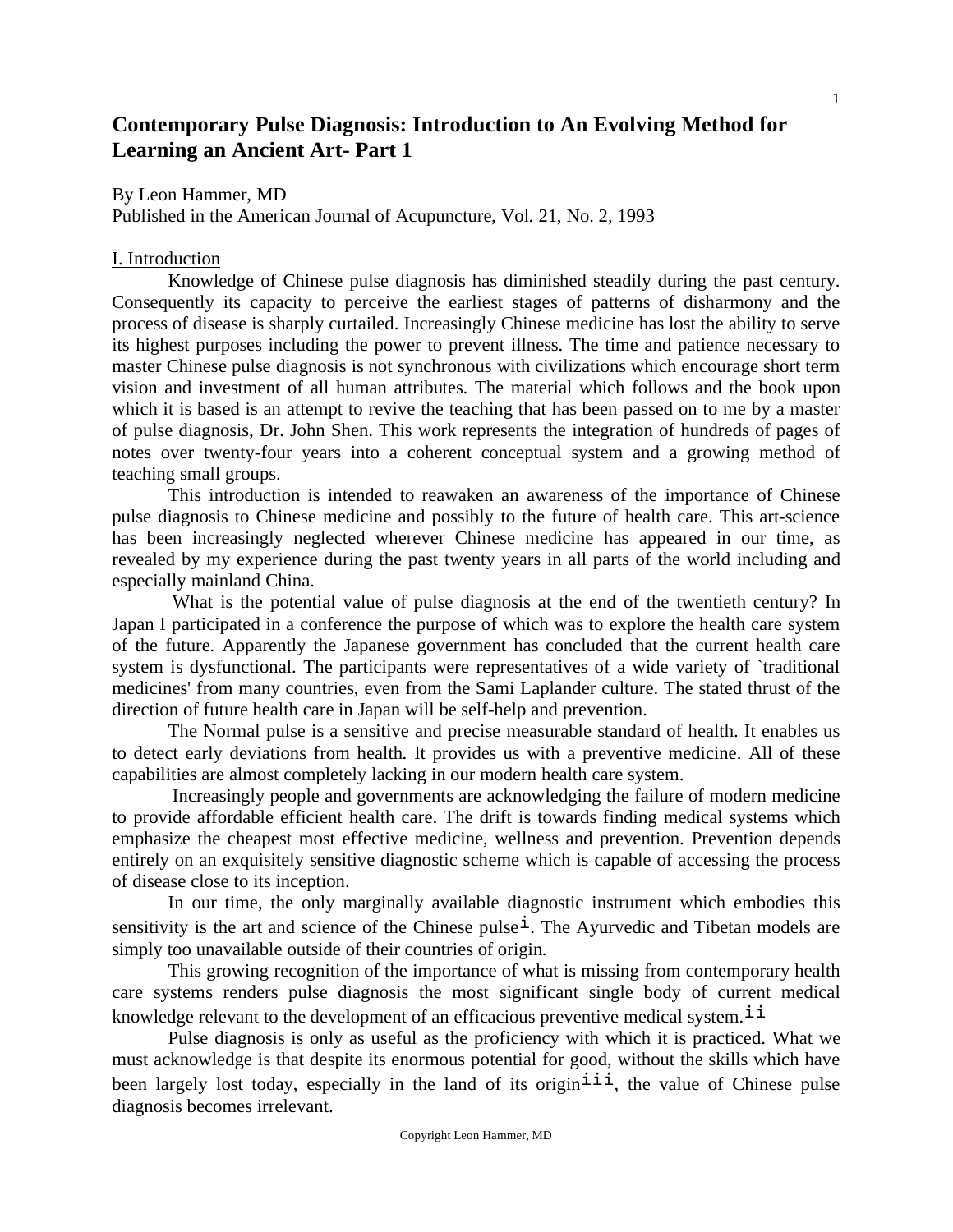The object of the forthcoming book and of the workshops with which it is associated is to preserve the subtlety of this art/science so that it may serve to fulfill this potential as an instrument of early diagnosis and prevention. Furthermore, it is an attempt to pass on the most extraordinary creative augmentation of this tradition in generations by one of the great Chinese physicians of the twentieth century. His legacy enriches this diagnostic medium far beyond what is known and described in our literature or taught today in the principal centers of education of Chinese medicine.

 The enormous body of knowledge which can be discerned by touch at the radial arteries would have been largely unknown to me had I not had the great good fortune to meet the master of this tradition in 1974. Dr. Shen's capacity to use the pulse diagnostically left me little choice but to follow him after our first meeting. His lifelong study of the pulse and his extraordinary ability to use it with all of the many and varied diagnostic tools at his disposal to plumb the depths of his patients, has left many observers disbelieving and certain that this wizardry is primarily intuitive.

 Over the years of our association Dr. Shen has been able to demonstrate to me logically and reasonably, exactly how he arrives at his conclusions. He was quick to point out that the interpretation of the pulse is influenced by body type, history and a longitudinal viewpoint based on changes in the pulse over time. His interpretations are therefore an integration of what is at his finger tips with many other elements of perception and interaction. The mystery is how one person's intelligence can combine such global awareness of what is seen, heard and touched with a lifetime of study and practical experience to fathom the human enigma with an accurate original perspective.

 Commencing with my retirement nine years ago I began the task of organizing all that I learned from Dr. Shen concerning the pulse and integrating it with my own experience and with that of other available sources in the English language. This project is nearing completion. My organization and interpretation of this material does vary from Dr. Shen's. It represents an attempt to bring his work, my experience and perspective, and the work of others past and present into a meaningful and richer blend of available clinical significance.

 There is a wealth of information available from the pulse that I have found unmentioned in the literature and rarely hinted at in any current teaching institution either in the East or the West. It is my intention to share this information and the techniques required to access it with all who want it.

 My hope is to further a tradition beginning before recorded history with an increased refinement of diagnostic information and with a classification more manageable for the twentieth century student. Its purpose is as a watershed in the modern application of the art and science of pulse diagnosis, to make it a more effective clinical vehicle for the modern practitioner.

#### II. Commentary

 Though by far the richest source of physiological and psychological information on the pulse I have yet encountered, the methodology alluded to here is not the only valid system of pulse diagnosis, either within or outside of Chinese medicine. Pulse diagnosis has been highly developed in cultures other than the Chinese. The Tibetan physician Yeshi Dhonden is quoted as saying about his training: "But it was mastery of the third trunk, pulse diagnosis, that was the hallmark of a leading physician." $iv$ 

 According to Rabbi Nachman, the Kabbalah states: "Laying on of hands confers wisdom. Thus, Moses laid his hand on Joshua to give him wisdom. The Torah says, `Joshua, son of Nun,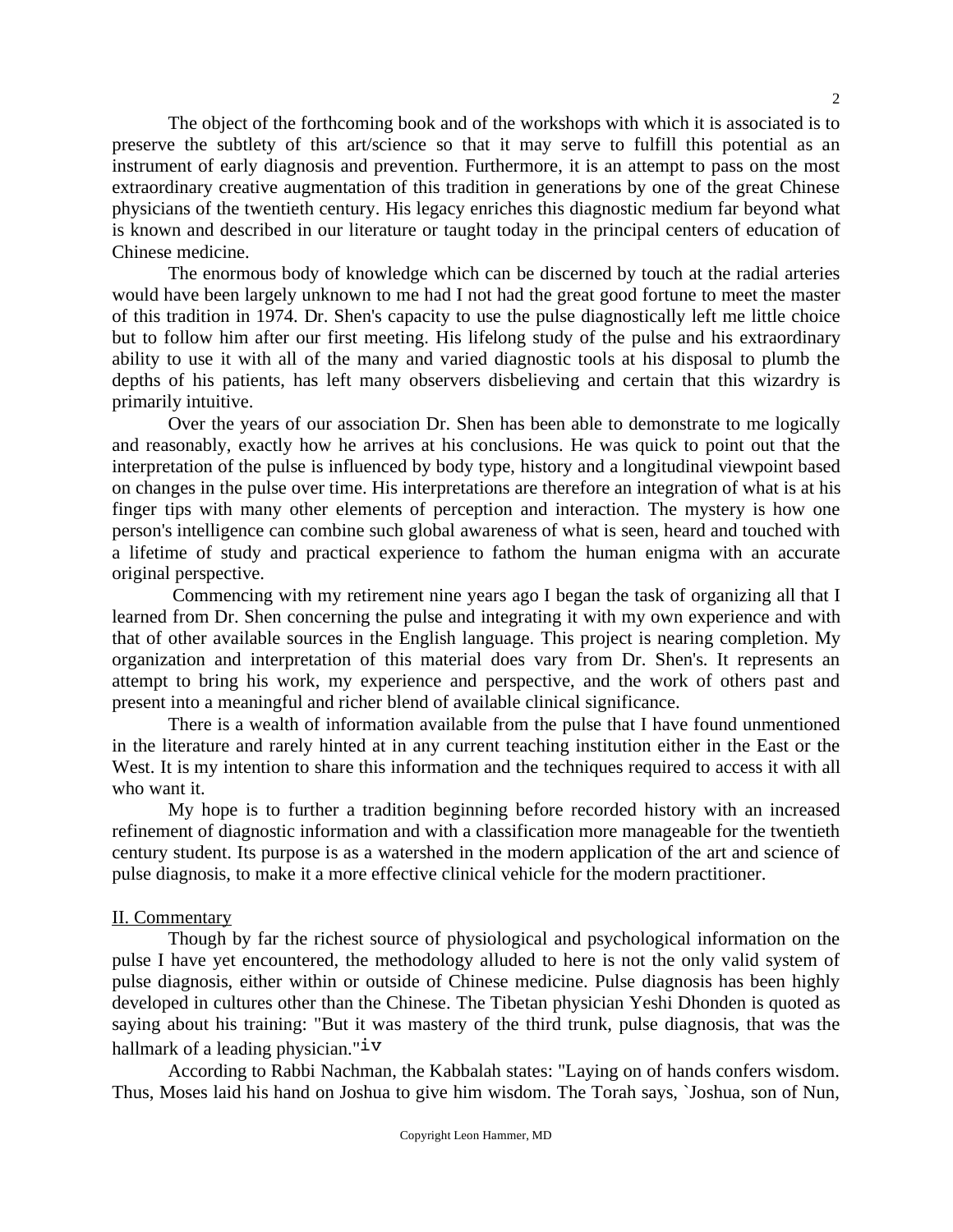was full of the spirit of wisdom because Moses had laid his hands upon him' (Deuteronomy 34:9). Joshua thus became a man `who has wind-spirit in him' (Numbers 27:18). This meant that he knew how to determine each person's wind-spirit ("<I>" rauch"<R>"), which is manifested in that person's pulse ("<I>"Likutey Halakhoth, Tolaim"<I>" 4:2). ... There are ten types of pulse. ... These ten types of pulse beats correspond to the ten Hebrew vowel points. The pulse beat is related to the shape of the vowel point ... Human life depends on the pulse. The ten pulse types parallel the types of song (see "<I>" Likutey Moharan Tinyana"<R>" 24). Therefore, healing requires knowing the pulses, and then knowing what song to use as a remedy ("<I>"Likutey Halakhoth, P'ru U'R'vu"<R>" 3:1) ...The Torah is then completed on Simchath Torah, with the verse, …and all the mighty "<I>"hand"<R>"... which Moses wrought in the sight of all Israel' (Deuteronomy34:12). This strengthens the concept of the hand.' We then immediately begin the Torah with "<I>"Bereshith,"<R>" the "hidden saying" ("<I>"Likutey Halakhoth, Rosh HaShanah, Roshay Perakim"<R>" 6:5) There are four groups of ten in this story: ten arrows, ten walls (charity), ten types of pulse (wisdom in the hand), and ten songs (power to hold back wind). ... The ten pulses parallel the Universe of Beriyah. This relates to the "<I>"Nekudoth"<R>" (vowel points),which are the second highest level. It also parallels the expansion SaG."v

 Ayurvedic, Egyptian and Persian, possibly Greek and Arabian medicines, also developed pulse diagnosis. One can see from the above quotes that the pulse was considered a singularly significant resource for accessing the human spirit as well as physiology in many of the ancient traditions.

#### III. Tradition and Revision

 What I have reviewed in the literature from the best sources available to me are too frequently uncritical duplications of observations recorded two thousand years ago in language which modern practitioners find difficult to decipher. I approach Chinese medicine with the most profound respect and gratitude for tradition. However, much of what has come down to us as scripture does not stand the test of clinical scrutiny. It is as or more important to respect the messages from our own fingers with thorough confirmation by the client when those messages differ from dogma. As Dr. Shen has frequently reminded me, the people who created tradition were, after all, only people, like us.

 This work, like all of Chinese medicine, is dynamic and growing as it has from its inception thousands of years ago. Chinese medicine is circular. The polarities which create the movement around and across this circle are relative and not absolute. The circle symbolizes and realizes unity, continuity, strength, dynamic fluidity, centeredness as a core of the absolute, yet has the unending capacity for expansion and contraction. For this reason Chinese medicine is mutable. It can change to meet the requirements of the new physical and psychological stresses which have accompanied the clock, the assembly line, the jet engine and the communication revolution. It is limited in its increase only by the far reaches of the expanding universe. The book from which this article is extracted is the record the participation of one man and his student in the amplification of that circle of wisdom, in and of our time.

 Risking an indictment of heresy, I admonish the current and future generations to both respect, to consider, and yet to question every assertion made since antiquity including those in this article. An ongoing integration of new and old, as with Dr. Shen and others is the expedient avenue to a vital effective model of pulse diagnosis.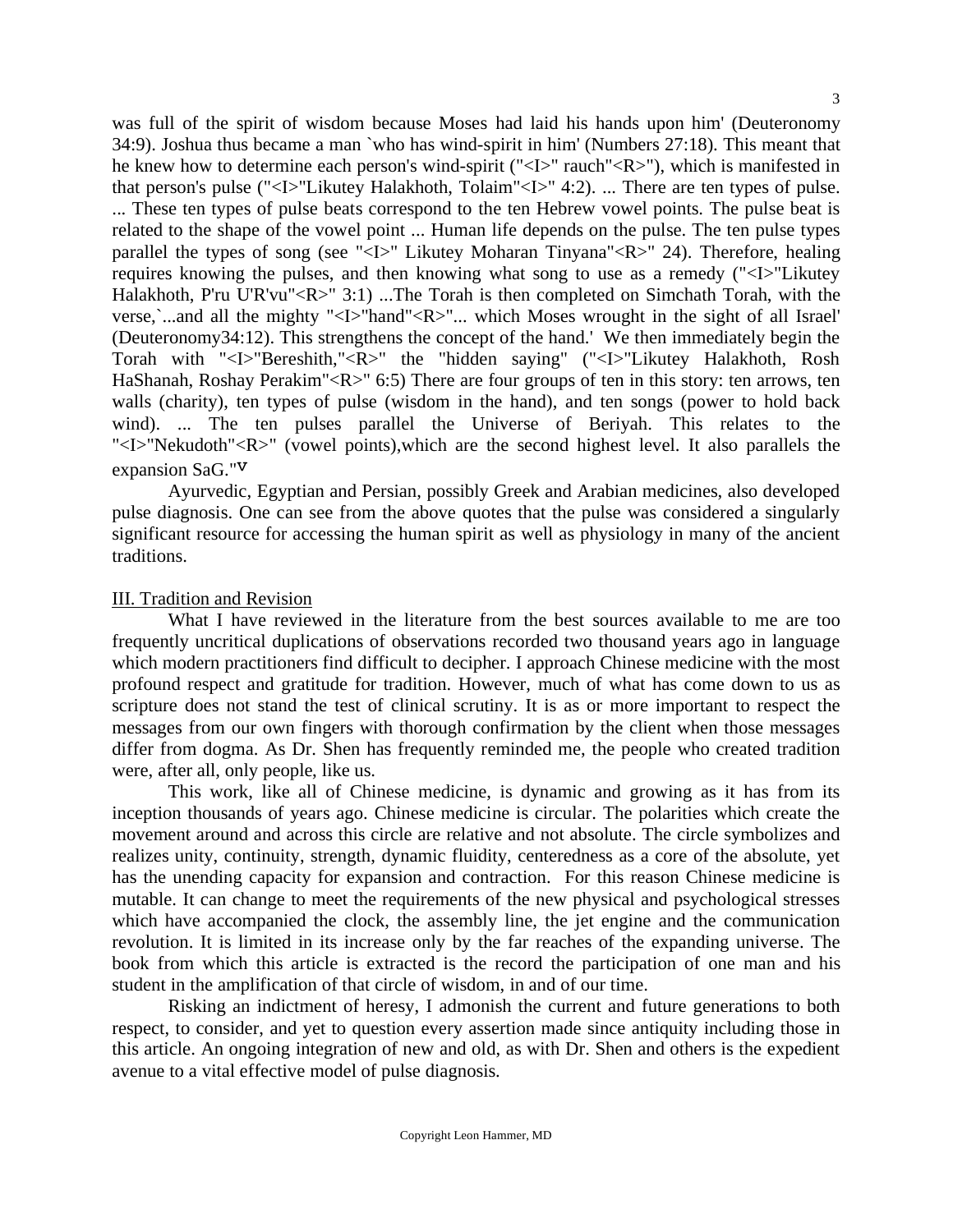#### IV. Terminology

 There is a crisis in terminology in Chinese medicine from the extreme of exact translation such as `vacuity' for deficiency and `replete' for excess to the Latin of Porkert. For the student, especially the American student, this crisis creates confusion and discouragement.

 The classification of pulse qualities is no less bewildering. One source for instance classifies a Choppy quality as "Difficult", a term which tells nothing of the sensation or the meaning of the quality. The literature is indeed replete with terminology which is confusing, misleading and contradictory.

 Students in my classes have expressed a clear preference for a less ambiguous simple nomenclature. The risk is that any attempt to create clarity in this fashion will please some, aggravate many and confound others.

 There is for example the term Sinking. To most of my students the term implies a process of something moving from the surface to the depths. However the felt sensation of the Sinking quality is accessed only at the Organ depth, which is the innermost functional depth of the pulse. The pulse is therefore static at the Organ depth and not in the process of `sinking'. Futhermore, the clinical interpretation of the 'sinking' quality implies a chronic condition that has already reached profoundly into the most crucial areas of physiology. For this reason the term Deep is substituted for Sinking.

 An important task has been to correlate the many different terms for the same quality and to create a new logical terminology for our time. While attempting to clarify I have tried to include and incorporate the incredible nuances which give Chinese medicine its unique value to the world. While the subtleties may seem initially intimidating, the rewards quickly outweigh these concerns for those who persist, even for the novice.

 Apart from the sheer organization of a body of knowledge which far exceeds the work of any one person on this subject the largest problem has been to reconcile Dr. Shen's English terminology with that of the previous literature. For example he uses the term Overflowing to mean what others refer to as Full. His widespread use of the term Full in our communications is not described elsewhere so I have invented a new term, Inflated to encompass the feeling sensation and special meaning of this pulse quality. This conundrum is an ongoing challenge to this presentation.

 The term `position' shall refer primarily to the individual Distal, Middle and Proximal locations on the surface of the radial pulse. It will also refer to those parts of the anatomy and physiology which Dr. Shen has discovered to be identifiable on the pulse as part of, below, medial or lateral to the regular positions.

 `Level' will be used to indicate the Burner, upper, middle and lower. `Depth' refers to the Qi, Blood and Organ, to the vertical Qi, Blood and Organ layers of the pulse from the top just below the surface of the skin to the bottom of the pulse well above the bone.

 `Principal Position' shall be used to designate one of the six major traditional positions on the radial pulse such as Distal [Cun], Middle [Guan] and Proximal [Chi]. `Complementary Position' shall be used to refer to the fifteen minor positions such as The Special Lung Pulse or the Gall Bladder.

 The source of most of this information is the contribution of Dr. Shen and my own experience with his teaching. A review of the literature available in English has been as complete as possible. Except for rare exceptions endnotes will accompany only those contributions made by sources other than Dr. Shen and myself.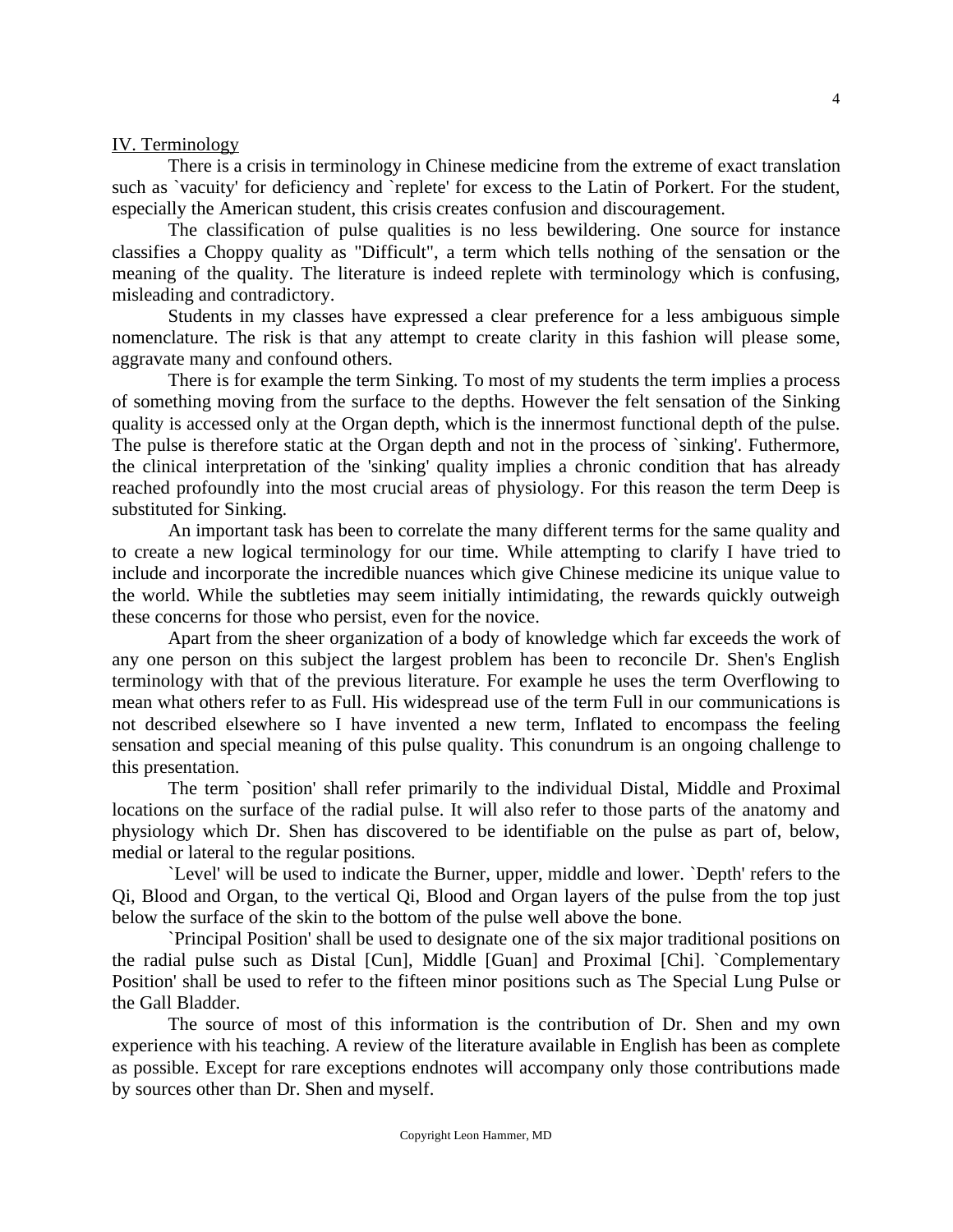All of the qualities and Chinese medical terminology will be rendered with capitalization of the first letter. This includes terms specifically used by Dr. Shen such as `Qi Wild' and `Heart Nervous'. Most of these are referenced to chapter fourteen of Dragon Rises Red Bird Flies which is the only one which discusses his concepts.

 I believe that even for the expert it is best to employ that classification which organizes by the most immediate and relevant felt message from patient to clinician in the act of using touch. The nomenclature used here is therefore based on sensation rather than clinical interpretation.

 We access the pulse through our senses first before our mind makes associations with those sensations. We perceive Tight before we think deficient Heat, though with experience the two become almost synonymous. Furthermore before we make the diagnostic leap we usually consult other signs such as the tongue, eyes and color as well as the symptom picture before attaching final meaning to what we feel.

 One example is the category `Big' or `Large'. Descriptions of the sensation of these qualities emphasize the width. For example Wu Shui Wan<sup> $\rm{v\dot{i}}$ </sup> says "It is twice as wide as a normal pulse". The terms `Big' and `Large' do not clearly convey that width is the principal identifying sensation. Therefore instead of `Big' I have decided to use the term Wide which categorizes more accurately according to the sensation. When someone feels a Wide quality they will know more clearly where to look for an explanation.

 In an effort to achieve a coherent system I am therefore using Wide and Thin to describe the qualities which are subsumed under the aegis of Width. The latter ties the two extremes of sensation in terms of width and only incidentally the two extremes in terms of excess and deficiency of blood.

 Most sources list between nineteen and twenty eight qualities. I have encountered and can demonstrate approximately sixty-nine qualities reflecting disharmony, not including the four anomalies and the many different types of Rapid and Slow pulses.

 While this may seem excessive, evoking initial and understandable trepidation in the student, I have found and have been able to demonstrate over the years the value of these finer diagnostic differentiations and discriminations to a more rational and successful treatment program. Furthermore students have absorbed these distinctions with less difficulty than anticipated and with a growing and lasting appreciation of their clinical applicability. In contradistinction to his published and spoken statements on the subject of the pulse, what is included here is a record of what Dr. Shen actually did and demonstrated to me on a day to day basis. This took place in an extensive clinical practice over a period of eight intensive and sixteen less intensive years, seeing thirty or more patients a day.

 Written material on this subject is meant to be used in connection with a small group practical workshop, for which by itself it could never be a substitute. The object of the workshop is to establish the parameters of the Chinese pulse on the radial artery, to identify qualities, to establish priorities in observation, to interpret qualities, to clinically relate qualities depths and positions, to ultimately integrate pulse diagnosis with other forms of diagnosis, and to study patients, conditions and pulse configurations in greater depth.

#### V. Potential of Pulse Diagnosis

 Even while assuming that neither palpation of the pulse or for that matter any other single diagnostic technique represent the only vehicle to the truth, let us examine the kinds of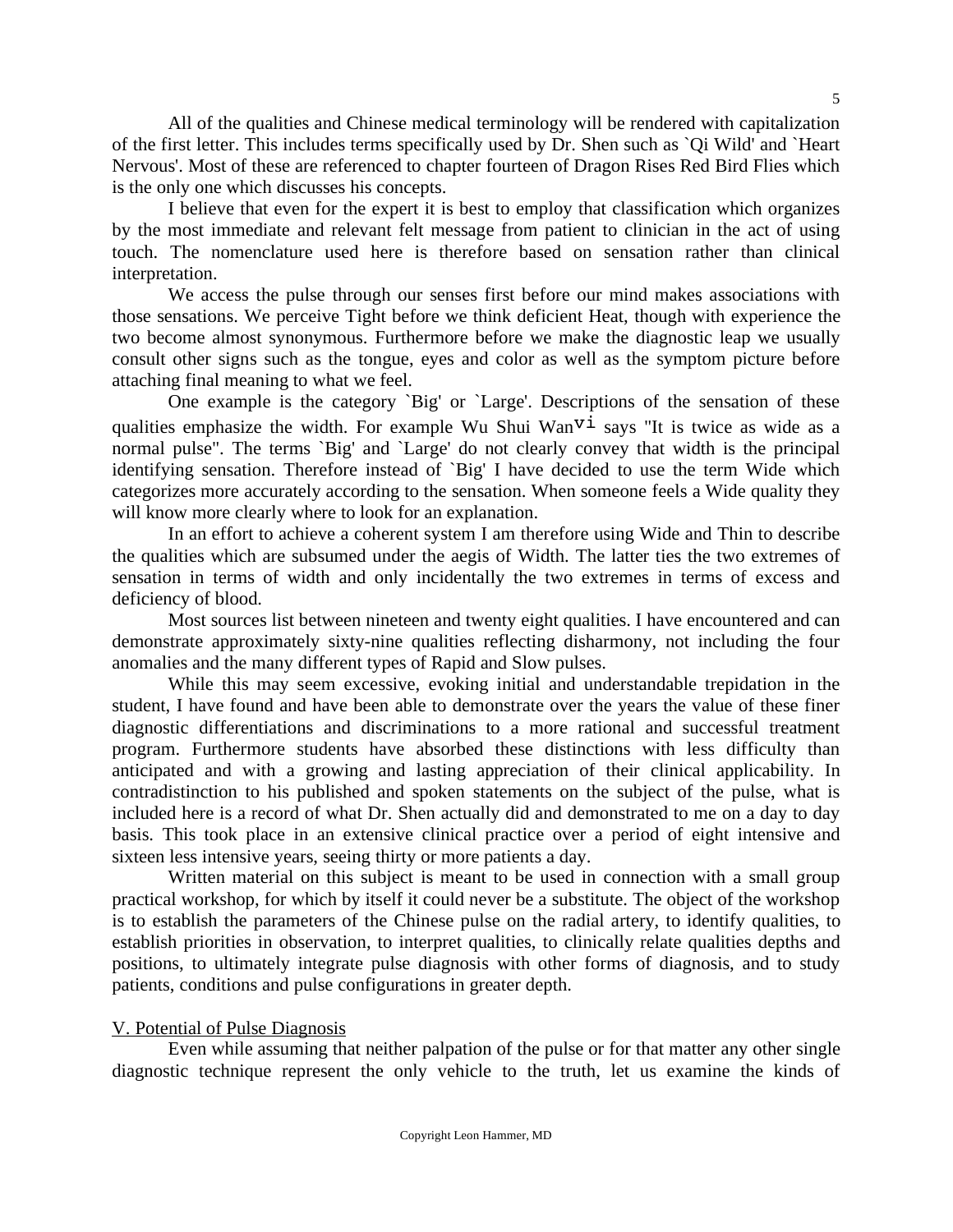information an experienced practitioner of pulse diagnosis can expect to obtain using this methodology.

 In terms of the past one should be able to learn something about the persons constitution, about the course of their life, about their previous illnesses, about their emotional state, and about their habits e.g., work, exercise, nutrition, drugs and sex. In terms of the present, one should be able to say something about lifestyle and habits; the total body condition or True Qi; strong or weak confirmation; balance in terms of the relationship of the various organ systems to each other and between, them and external factors; whether Hot or Cold, active or passive, internal or external, deficiency or excess, stagnation or weakness are the significant pathological issues to the patient; the extent that the problems that confront the person are due more to the amount, balance, rhythm and/or circulation of fundamental substances such as qi, yin, blood, fluid, Essence or Spirit, and the stage of disease. It should tell us about the function of what Dr. Shen refers to as the Nervous System, Circulatory System, Digestive and Organ Systems.

 The pulse should tell us much about the mind and the spirit, in terms of mental status and behavioral style, methods of coping, stability, worry, guilt, fear, depression, mania, tension, and frustration, recent and past emotional and physical trauma, recent and past sadness, psychotic and/or epileptic tendencies, disappointments, and unexpressed anger $v$ <sup>i</sup>. Central nervous system diseases can sometimes manifest as signs on the pulse.

 The pulse, because it reveals so much immediately on an emotional level, has been, for my patients, an objective reading of their emotional state which bypasses the usual resistance to interpretation that one encounters in psychotherapeutic practices.

 Most importantly, for the future, one should be able to practice preventive medicine by extrapolating from what one has felt from the past and the present and reasonably predict future body conditions and possible diseases even many years hence. At the other end of the spectrum the pulse is capable of indicating imminent death.

 New diseases, new problems associated with a modern civilization so very different from the agricultural society which spawned the original Chinese medicine have begun to show consistencies in pulse diagnosis. The `ceiling dripping' Scattered pulse of Aids and the various Qi Wild pulses related to Multiple Personality and Sexual Abuse are among the few recently identified syndromes which seem to have characteristic pulse pictures. Hopefully with the information provided in this book and the skills developed in pulse workshops, practitioners will be equipped to explore new worlds, expand the purview of Chinese medicine and serve future generations.

#### VI. Limitations of Pulse Diagnosis

 What are some of the limitations of pulse diagnosis? The pulse is an individuallydeveloped art form, a blend of learning skills, intuition, a form, actually, of meditation, of being in touch simultaneously with the deepest parts of oneself and another. It requires an ability to trust one's senses and years of practice, especially with a master.

 It is not subject to the western scientific model, and it is, perhaps, in some ways, the most fickle of all the diagnostic modalities. It is more affected by ephemeral influences than the tongue diagnosis or other forms of diagnosis. It can be affected transiently by emotion, by pernicious influences or acute illnesses, by activity, by medication, by diet, a full bladder, an imminent or concurrent menstrual flow, and by the biorhythms, seasons of the year, and even the time of the day. The quality of the practitioners energy can have a fleeting influence. I wish to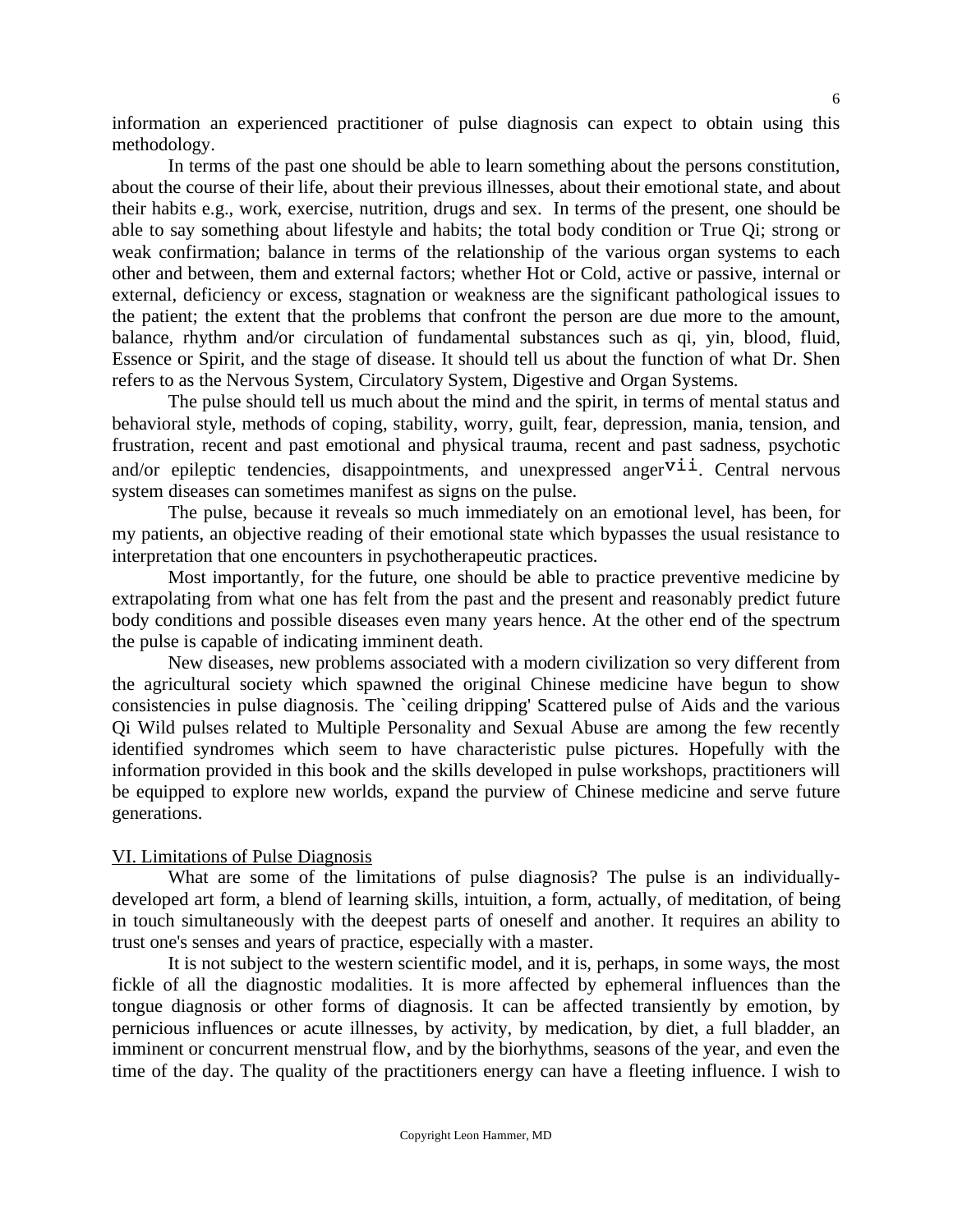emphasize the transient nature of these influences through which the experienced practitioner can find the enduring qualities and message.

 Furthermore, the quality which will appear on the pulse depends on the body condition at the time of the event which caused the quality to appear, the degree of the event, its location in the body and the time which has passed since it occurred. For example a trauma to the chest might create an Inflated Pounding pulse in a strong person and a Flat pulse in a weaker person in the upper burner. If however the trauma was overwhelming even the strong person would show a Flat pulse, and with time and/or diminishing body condition, both the Inflated and Flat pulse would ultimately become Feeble-Absent.

 Another consideration is that the meaning of a quality may be different depending on where it is found on the pulse. Slipperiness in the left middle position can mean a Liver infection; in the Blood depth it can be a sign of blood toxicity or excess viscosity [elevated cholesterol]; on the entire pulse it could signal pregnancy. The interpretation may vary even in the same position depending on the other qualities and conditions which accompany it. A

Slippery pulse, for example, on the left distal position (Heart and Pericardium according to my tradition) will vary in its clinical meaning depending on the following factors. If the Slipperiness in the Heart pulse is rather general, and the pulse Rate is normal or a little Slow most likely you are dealing with a condition of Phlegm `blocking the orifices of the Heart'. In western medical terms we might encounter depression, epilepsy and/or schizophrenia. If the pulse is Slippery and Rapid the condition might be Phlegm-Fire which is associated with mania. If the Slipperiness is acute, the pulse is very Rapid and the patient exhibits a high fever, the person may have myocarditis. If the Slipperiness is felt only, let us say, in one small area on the lateral side of the pulse in the left distal area, rather than generally throughout this position, one is more likely dealing with a Heart mitral valve defect.

 Since the pulse is affected by so many ephemeral influences, one must, in the beginning, stay with the pulse of any individual for a long period of time. I reiterate that pulse diagnosis is a meditative process. The more one empties ones mind with steady serene concentration on the sensations at ones finger tips the closer one comes to reality. Take the pulses of many people and ask many questions. It is only with experience that one can quickly evaluate a pulse in terms of being able to differentiate the enduring from the transient aspects of what one is feeling.

 The workshops I have conducted have demonstrated to me that the interpretations which are listed in the literature and in my book are greatly limited in terms of the amount we have yet to learn about their meaning. Each class enlarges my awareness as I listen to the new information emerging from the practitioners about their patients which I can correlate with qualities previously never suspected. Though that information can be unique to a specific person, it can possibly also apply to many.

 One must always keep in mind that no single modality was ever meant to be used by itself alone. The practitioner integrates the pulse with other guides to diagnosis, with looking, listening, asking, and all the other forms of touching. In fact wherever one finds a great disparity between the pulse and other sources of diagnostic information one is usually dealing with a more serious situation.

 Despite all of these conundrums, the pulse is ultimately the most important diagnostic tool available to a practitioner of Chinese medicine, if one is willing to focus, to practice, to search, and to be patient.

 As I move around the country with my fingers guiding others to discover pulse qualities, the most frequent comment I hear is "Boy, that is subtle". Yes, that is the message I wish to leave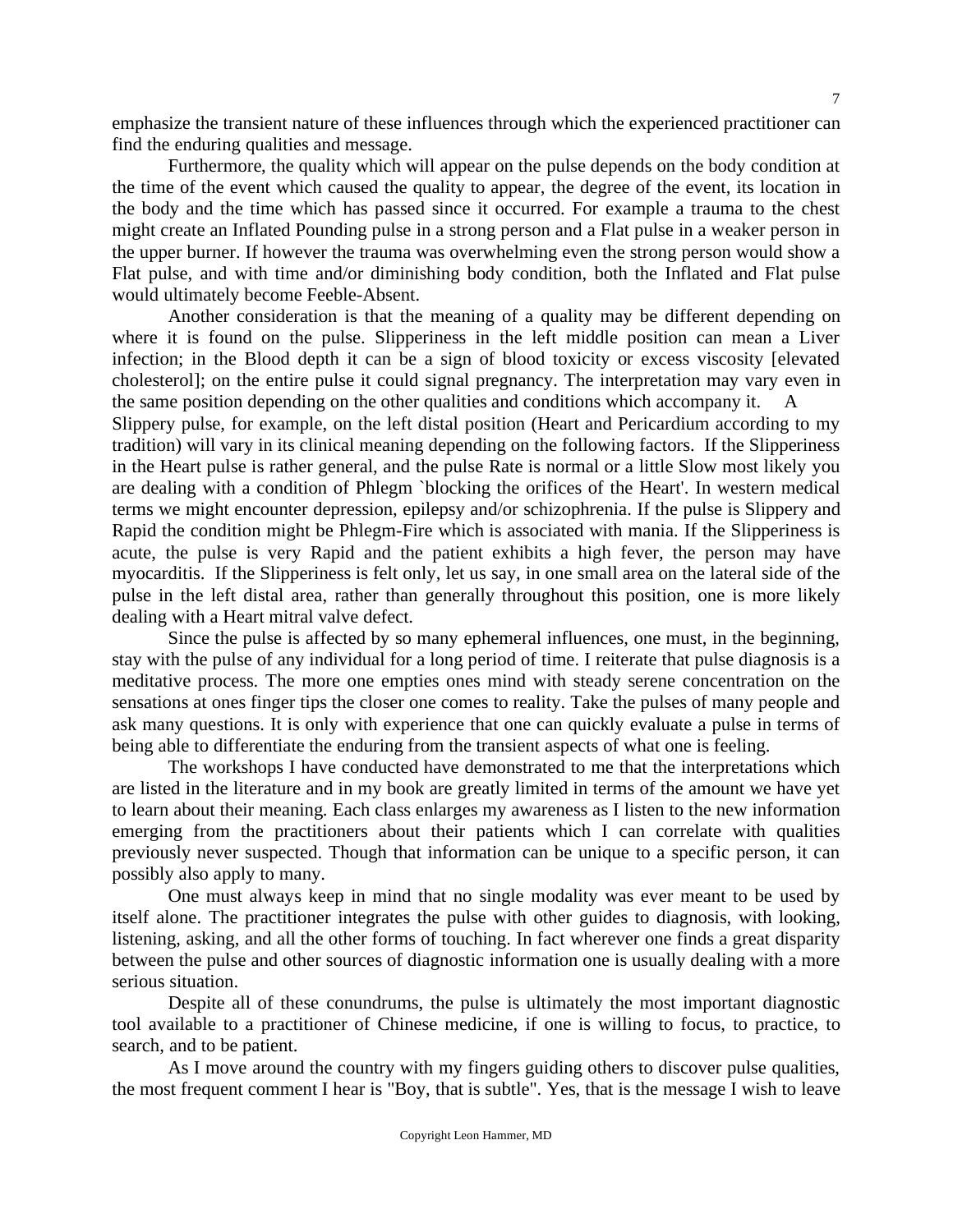wherever I go, as to how much more subtle Chinese medicine is than the student ever previously imagined. No lifetime is long enough for even the most talented to discover all that the pulse has to teach.

#### VII. Position and Historical Considerations

 Opinions regarding the significance of the six positions of the pulse have varied from the Nei Jing over the course of the last 2500 years to the present time. The accompanying Figure 2, demonstrate some of the progression and change over this period of time. The two principal differences concern the existence of either two or three depths and their interpretation, and the representation of exact locations of different Organ Systems and areas of the body on the six positions on the wrists.

 In Europe and in America pulse diagnosis has been most influenced by the writings of Wang Shu He's Classic of Pulse, written in 280 C.E.<sup>viii</sup> In this system the deeper pulse on any position reflects the Yin Organ of that element and the superficial pulse represents the Yang Organ of that element. One sees this somewhat reflected in the work of Zhang Jie Bing's Complete Book, published in  $1624$  A.D.<sup>1x</sup> The principle stated above with regard to interpretation was carried through by Zhang in conformity with Wang Shu He in the left and right Middle pulse, and the left distal pulse to some extent. In essential agreement with Wang Shu He, though expressed somewhat differently in terms of the six divisions as first recorded in the Shang Hun Lun<sup>x</sup>, is the form attributed to the classic text of the Nan Jing.

It seems, however, that the interpretations of the Nei Jing<sup>xi</sup> and by Li Shi Zhen<sup>xii</sup> place the emphasis almost entirely upon the Yin Organ as the significant energetic factors to be considered in diagnosis. Here the importance of the Yang Organ is relegated to a minor place in the spectrum of energy with regard to health and disease. This is in keeping with my own view of the Yang organs as conduits to and from the Yin organs on a material, mental and spiritual level.

 In the latter part of the Twentieth Century we find two prevailing schools of thought one, again in Western Europe, which favors the Wang Shu He interpretation, and another on mainland China and, for the most part, in the Orient, which reflects the position of Li Shi Zhen. The pulse positions, as interpreted by Dr. Shen<sup>xiii</sup> and illustrated in Chart IV, upon which this work is based, tend to lean more towards the work of Li Shi Zhen, with some concepts reflecting the interpretations of Zhang Jie Bing and some from the Nei Jing.

 Having used Wang Shu He's reference field for four years prior to encountering Dr. Shen, I feel that I have some basis for comparison of the two methods. Students who have been exposed to Dr. Shen's interpretation of the pulse likewise seem to agree generally that what may be learned, at least, from the physical, mental and emotional status of the patient using this method is different, more clinically accurate and far richer in content from that learned with the method used by Wang Shu He.

 The following quote from lesson thirteen of the course given by the North American College of Acupuncture offers the opinion that Wang Shu He developed his system of pulse diagnosis based on a theoretical misinterpretation of what he felt. "As a student, you are probably wondering how there can be more than one system of pulses, and why we use the Li Shi Zhen method over the Wang Shu He. In the Wang Shu He method, the assigning of a Fou organ to the superficial pulse and Tsang organ to a deep pulse was based on a theory as to the positions that they received on the wrist. The Li Shi Zhen method on the other hand, has evolved through practical experience and the anatomical positions of the Three Burning Spaces. As has been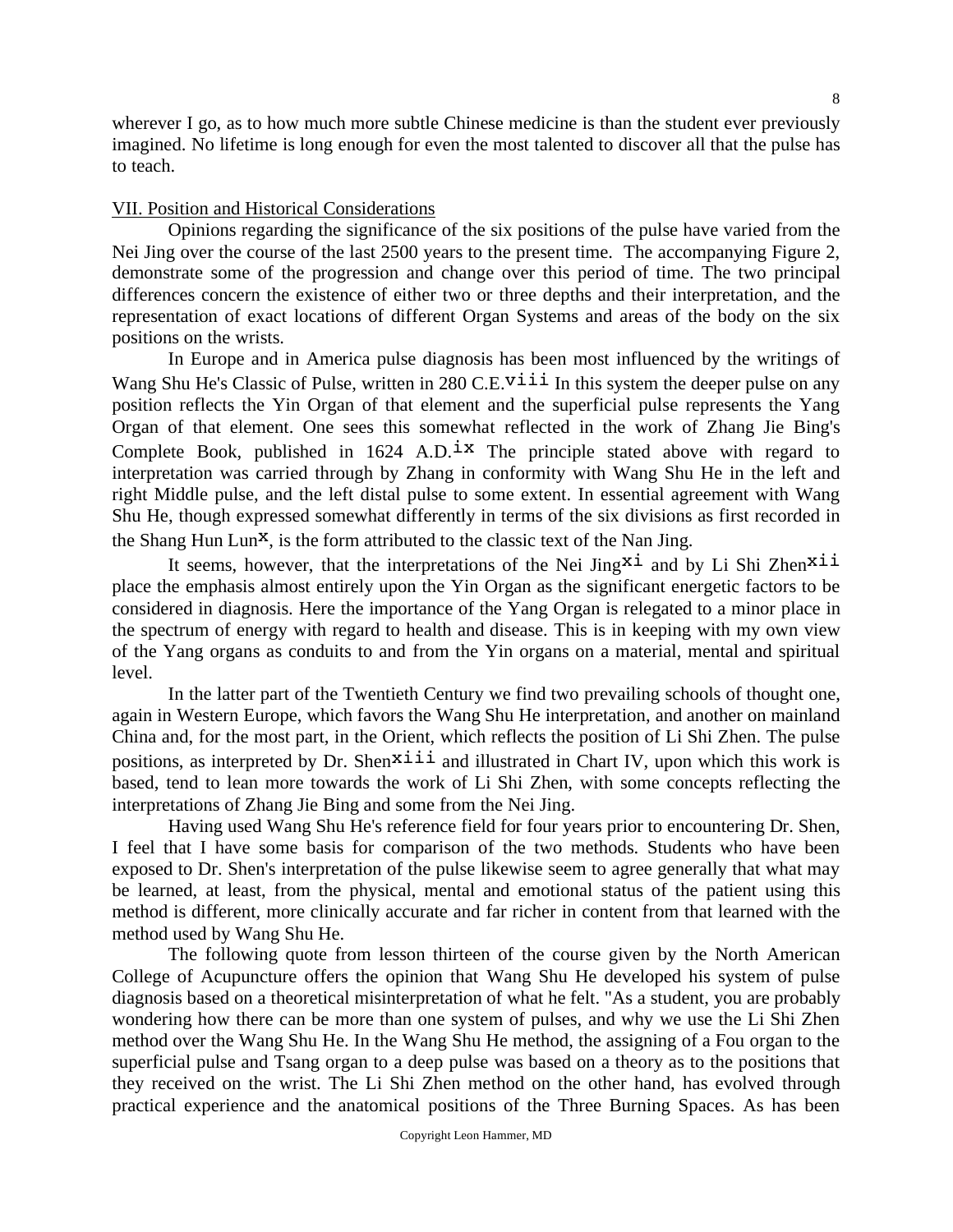mentioned before, the pulses were originally meant to reveal the condition of the five Yin organs or viscera. A Tsang which suffers from a lack of Yin or an abundance of Yang will show a floating pulse. If Yang is damaged however, the pulse will be sunken (Yin) when considering the husband/wife relationship of the Zang/Fu (which matches a Yin Zang with a Yang Fu) it can be seen how Wang Shu He decided that the superficial pulses belong to the Fu and the deep pulses to the Zang"xiv

 The pulse position between the Upper and Middle burner which Dr. Shen describes as Diaphragm, is implied by the Nei Jing system, where left distal pulse refers to the sternum and the left middle refers to the diaphragm in the superficial positions. Zhang Jie Bei lists the sternum as the superficial pulse in the right distal position. These pulses and their interpretation by Dr. Shen have been clinically reliable during my practice over the past eighteen years.

 There are according to Dr. Shen two general types of individual positions which I have labeled the Principal Individual Positions and the Complementary Individual Positions. The Principal Positions are the six traditional ones with three at each wrist. The Complementary Positions are included in the following discussion.

 In addition to the Diaphragm, I have also found Dr. Shen's position of the Heart Valve and Large Vessels, the Special Lung pulse, the Large Intestine, the Small Intestine, and the Lower Body [pelvis, low back, uterus and prostate], as well as the Gall Bladder, Pancreas, Spleen and Duodenum to be clinically extremely accurate. It is interesting to note that Zhang Jie Bing's notation places the Large Intestine in relationship to the left proximal pulse and the Small Intestine in relationship to the right proximal pulse, though in a more superficial position. It is also of interest that Dr. Shen's positioning of the Pericardium is also somewhat in agreement with Zhang Jie Bing.

 The position of the Special Lung Pulse has been an exceptionally rich source of information concerning the past and present condition of the Lungs unobtainable from the regular Lung pulse in the right distal position. This area, unmentioned as far as I know in any reference other than Dr. Shen will be more broadly elaborated upon under the section related to the right distal position in Chapter Sixteen of the book. Its position is illustrated in the accompanying diagram [Figures  $3 \& 4$ ] as running at an angle from approximately Lung 9 more distally towards a point on the center of the ventral part of the pulse to approximately the acupuncture point Pericardium 7. Since the vessel which carries this pulse is anomalous, its position is highly variable within this area.

 The qualities on the Middle Burner dominate the pulse. On the right side the qi in the Stomach is gas which is expansive; on the left side the Liver stores the blood and moves the qi which is, more often than not, stagnant with Heat. For these reasons the qualities in this position normally tend to overflow into the other positions. If one puts one's finger flat on the pulse especially in the distal position one is actually reading the Middle position. In order to accurately access the qualities in the Upper Burner it is necessary for one to roll one's finger distally away from the Middle up to and almost under the scaphoid bone. The actual quality in the distal positions is felt by the radial edge rather than the flat part of the index finger.

 The strategy indicated in Figure 3 shows Dr. Shen's system of pulse location, in which one rolls the finger in the position of up and down and sideways. This is one that is not shown on any of the charts or in any of the books with which I was familiar until I came upon excerpts from Soulie De Morant's works, as passed on to me by Dr. Van Buren. These pages, parts of which are included in the following endnote, indicate the extent and degree to which this strategy is deleted from Chinese medicine and is apparently, a lost art. $XV$  Another very brief highly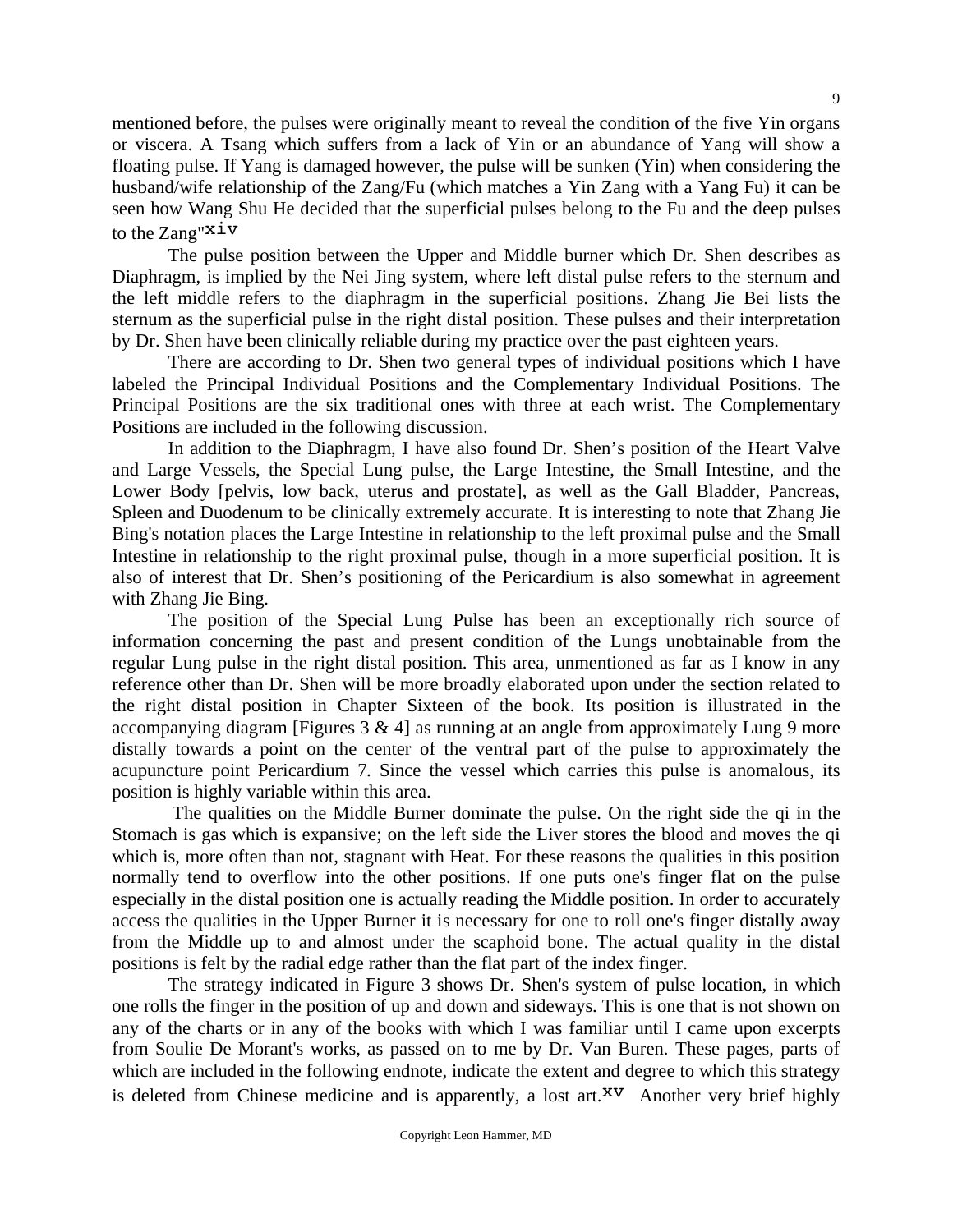limited reference is by Porkert. $x\overrightarrow{v}$  A significant part of the practicum of the beginning workshop is devoted to learning to identify the special positions on Dr. Shen's chart by the technique of rolling ones fingers.

 These special positions are either medial and lateral to, between, or at the distal and proximal parts of the six Principal positions. The Special Lung pulse, the Spleen, Pancreas, Periciardium, Large Vessels, Heart Valves and Engorgements of the Liver should have no quality under normal conditions. The others, the Gall Bladder, Diaphragm, Large and Small Intestine, Duodenum and the Lower Body/Pelvis positions under normal circumstances have the same quality as the regular position. The many diagrams of the exact locations are too numerous to be included here and will be included in the book.

 The question has been raised as to why the Yang Organs such as the Large Intestine and Small Intestine are sections of a Yin Organ position and do not have a position of their own such as the Stomach which occupies the right middle position. This question is asked in light of the Nan Jing and Wang Shu-He two depth system in which the Yang Organs have their own superficial positions contiguous to the deeper Yin Organs.

 The answer is simply experience. My own, for example, varies slightly from Dr. Shen in that I find that qualities in the right middle position which suggest stagnation and Heat are more closely related to the Stomach, and those representing deficiency to be signs of Spleen deficiency. I also correlate the left proximal generally with both Kidney Yin and/or Yang depending on whether the quality is harder or more Yielding, and the right proximal with Kidney Yang unless there are signs of a more acute process in which case I will consider disharmony in the Bladder, Large and Small Intestines or genital organs.

 The interpretation of the pulse positions to which I subscribe here is based on the work of Dr. John Shen as recorded in the accompanying figure 4. It varies from the chart in his book $xv$ <sup>i</sup> which is a simplified version of what appears here. As mentioned above, Li Shi Zhen and to some extent Zhang Jie Bing and the Nei Jing seem to be the known antecedents of this orientation.

#### VIII. Special Considerations

A. The Pulse and Chinese Physiology

 The signs accessed from the Chinese pulse are several steps ahead of the physiology of the organism in terms of the process of disease. The pulse is thereby an instrument for prediction and prevention. For example, if the left proximal pulse related to Kidney function is completely Absent the projection of this sign to physiology of Kidney function is only that while Kidney energy is significantly diminished, the Kidney Organ System is still performing and has not absolutely vanished. While the Absent quality does not mean that the Organ is operatively absent, it does alert us to examine and correct the process before the Organ function is permanently altered.

 The pulse is a precise instrument transmitting signals about the organism of which it is a part, and is not gainfully contemplated as a logical expression of energetic physiology. For example one can find a Hollow quality by increasing finger pressure from the Qi to the Organ while at the same time the Blood depth will fill out as one releases pressure from the Organ to the Qi and give us a Blood Heat or Blood Unclear quality.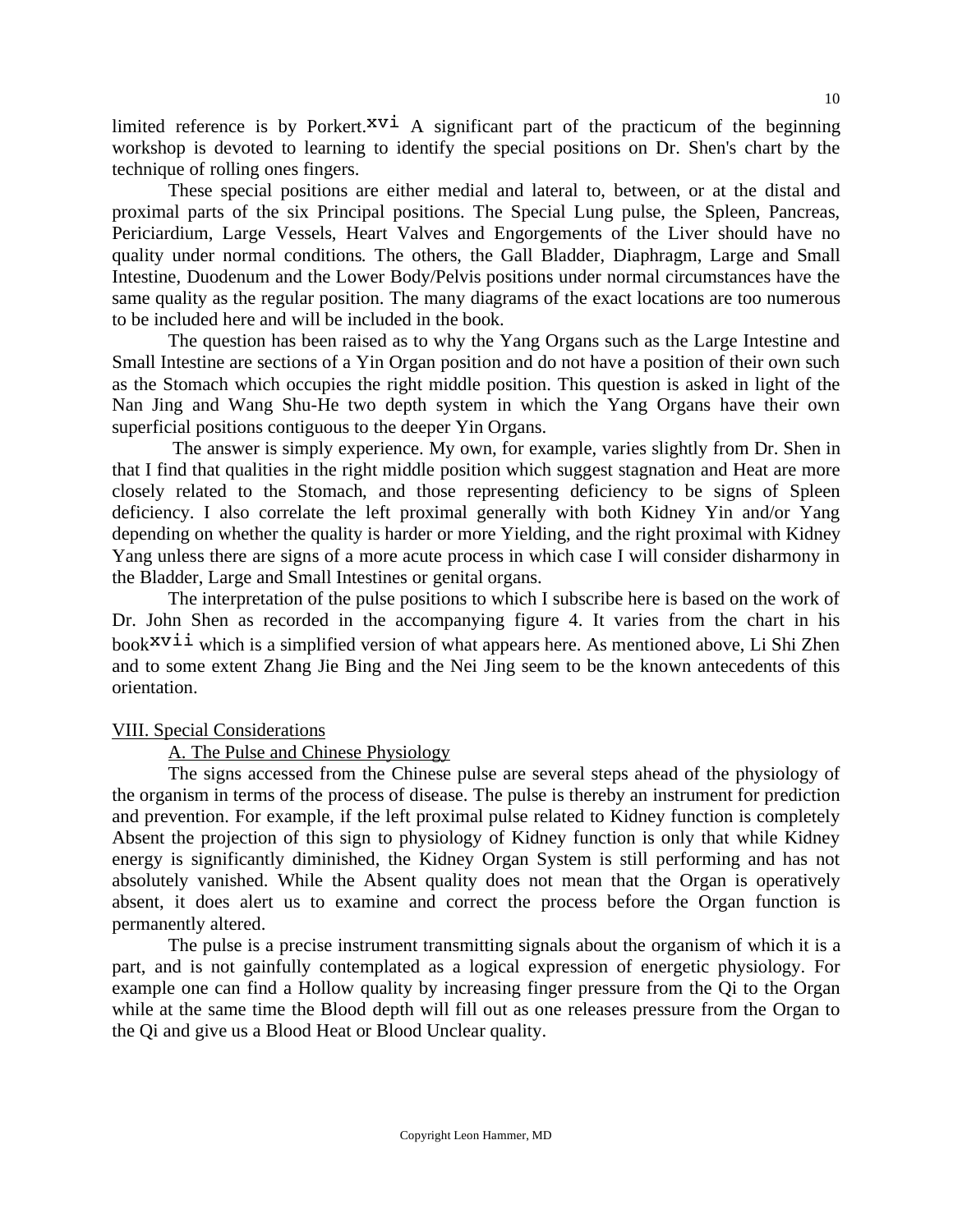#### B. Whole Pulse and Small Segment Pulse Signs

 Whereas we will study individual positions and qualities in depth, I cannot overemphasize the importance of concentrating first on large segments of the pulse to access and understand the most immediately significant issues for the patient.

 The broader segments of the pulse include the Rhythm, Rate, Stability, as well as uniform qualities on the entire pulse, at one or another Burner or on one side. They include also the Qi, the Blood and Organ depths on the entire pulse.

 The tendency to focus on individual positions and qualities, rather than to look at the pulse in terms of the larger divisions is a fundamental error in the teaching and practice of pulse diagnosis. The qualities of the smaller segments are unreliable signs until the larger picture is addressed clinically. Until then, the other readings are basically unreliable. It is, of course, still important to study in detail the individual positions and the individual qualities, but "chunking up", in Neuro-linguistic language, to the larger aspects of the pulse as a diagnostic tool is the key to therapeutic success.

 If one is not able to encounter and deal with these broader aspects of the pulse and their messages, one will not be considering what is most immediately important to the patient. The larger focus is a most immediate related manifestation of a person's condition and the most significant in terms of its effect on the entire organism.

 With regard to the larger picture, Rhythm, Rate and Stability are clinical issues which takes precedence over any other quality or combinations of qualities in terms of diagnosis and treatment. Deviations from the normal of these parameters of the pulse are generally the most critical of all signs in terms of seriousness of disharmony and order of treatment.

 The treatment of any other finding will prove superfluous if Regularity, Stability and a normal Rate are not achieved first. Once an Irregular pulse is regulated, the other qualities and findings will probably automatically change.

### 1. Rhythm

 Rhythm is the most significant measure of Heart and Circulatory function. Instability in the emperor (Heart) is tantamount to chaos in the empire and anarchy among ministers and subjects. Unless Rhythm is attended to first, all other efforts may be in vain. As we see, irregularity of Rhythm is considered in terms of whether it occurs at rest or during movement, whether or not the Rate can be obtained, whether the changes in Rate are small or large, and whether it irregularity occurs constantly or occasionally.

#### 2. Rate

 Classically, Rate has been correlated with conditions of Heat and Cold. Thus, a uniformly Rapid pulse is interpreted as a Heat condition or hyperactivity, and a uniformly Slow pulse is usually indicative of a Cold condition and hypoactivity. The pulse increases with acute External Pathogenic Heat and less so in generalized Yin deficiency states; it decreases with acute External Pathogenic Cold and in chronic qi and yang deficiency conditions.

 In my experience, however, alteration from a normal Rate is more often a sign of significant and far-reaching processes than just Heat and Cold-- it is most frequently associated with the Heart and the Circulation. Hence, changes in Rate from normal are more often the result of either a shock to the Heart *in utero*, at birth, and emotional shock during life, and/or some alteration in the Circulation of blood and qi due to factors outside of but ultimately affecting the Heart. When there are conditions of great deficiency, it is important to remember that the pulse can sometimes be very Rapid, especially with exertion due to the instability of the qi, particularly the qi of the Heart.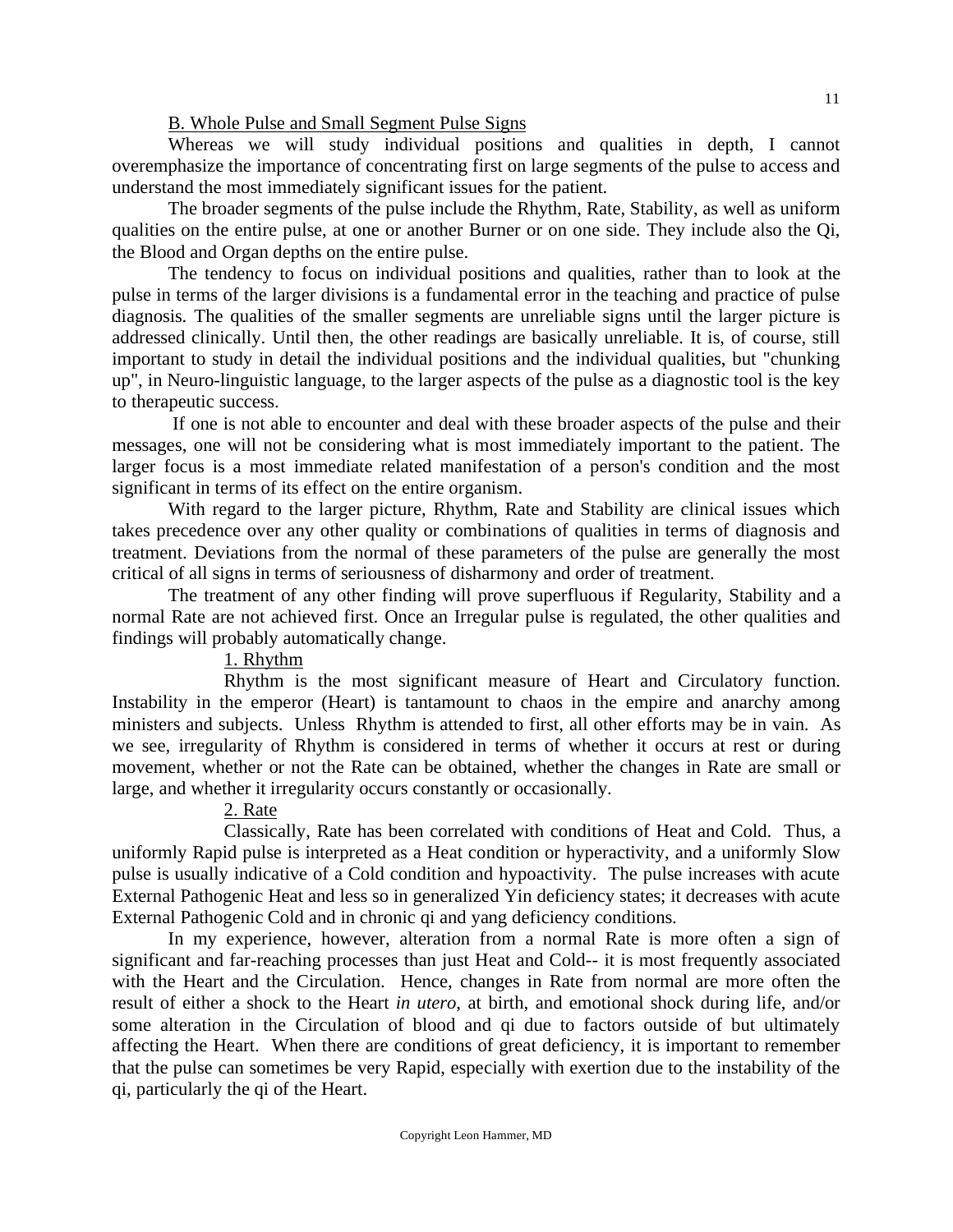3. Stability

 By stability we refer to the capacity of an organism to return easily to equilibrium after stress and to its capacity to maintain operational parameters within optimally functional limits over time. Apart from the regularity of the pulse, stability is associated with the steadiness of the amplitude, intensity, qualities, as well as the balance of Yin and Yang and of the balance between pulse positions.

 Under Stability, qualities in which Yin and Yang are in contact and those in which Yin and Yang are not in contact need to be considered. One way of understanding deficiency is to distinguish between deficiency that occurs with "Yin and Yang in Contact," and deficiency that is more severe, in which "Yin and Yang are Not in Contact." The qualities that fall under these categories can occur on the entire pulse or in one position.

 An example of a quality in which Yin and Yang are still in contact is the Feeble quality. This is a sign of significant deficiency wherever it is found, whether in one position or on the entire pulse. A quality in which Yin and Yang are out of contact is the Empty quality. When this quality occurs in only one position, it is a sign of extreme dysfunction of the Organ represented by that position. When the Empty quality is found on the entire pulse, Yin and Yang are out of contact in the entire organism. This condition is referred to as 'Qi Wild', one in which the person is at great risk for serious debilitating diseases such as cancer or a degenerative disease of the central nervous system. While the 'Qi Wild' state applies to the entire organism, "Yin and Yang Out of Contact" qualities in one Organ will generate this chaos throughout the total system, and lead to ultimate disorder of Stability, such that the 'Qi is Wild'.

a. Quality Changes

 When the qualities are changing in one position, it is a sign of extreme dysfunction in the Organ which that position represents. When palpated in many positions, it is a sign of a serious imbalance in which the patient is at great risk. I have often observed the latter in seriously mentally ill patients who are on heavy medications.

b. Intensity and Amplitude Changes

 Because I cannot consistently differentiate these two qualities with my fingers, I feel I must place them together, though I feel that they are physiologically distinct. They are both classified under the general rubric of Volume.

 Intensity is the spirit, strength and buoyancy of the pulse wave. It is an expression of the condition of the qi, blood, essence, and shen (Spirit) of the organism. A strong Intensity is a sign of healthy qi, blood, essence, and shen. Diminished Intensity indicates deficiency in one or all of these fundamental energetic resources.

 Amplitude is the height to which the pulse is generated from Organ to Qi Depth or beyond and is a measure of the Yang force, which is roughly equivalent to basal metabolic functional heat of the organism. A high amplitude reflects a strong Yang force and a low amplitude is a mark of diminished Yang force and basal metabolic Heat.

 Consistent ongoing changes in Intensity and Amplitude can involve the entire pulse, as well as specific areas. On the entire pulse, this sign is indicative of either circulatory and/or Heart problems, the etiology and implications of which are discussed in Chapter seven of the book. For now, we can say that they may be divided into two general categories, one in which the instability in Intensity is always present (Blood Circulation and the Heart), and the other, when the instability in Intensity is not consistently present (Qi Circulation and the Liver).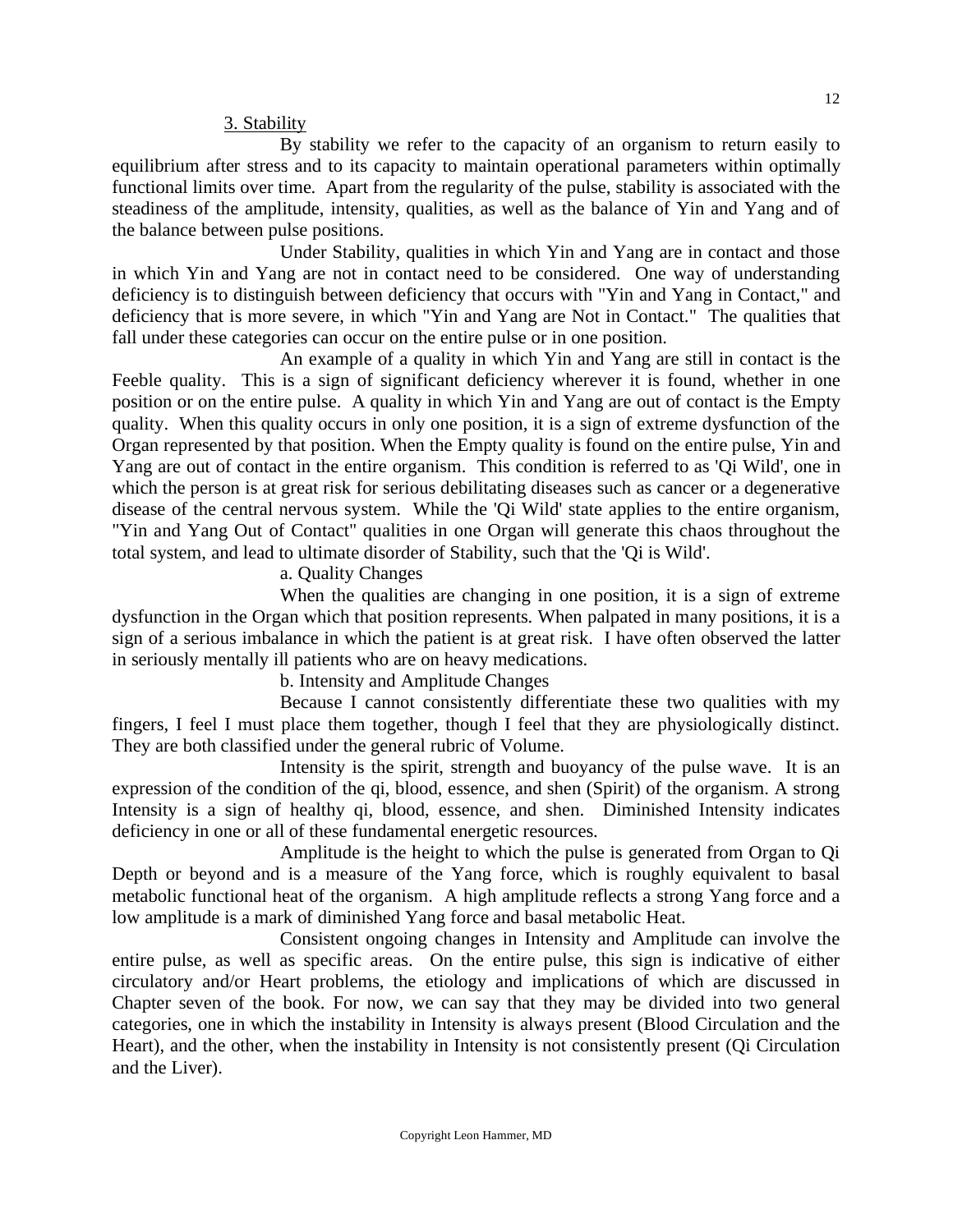In one position Changes in Intensity are usually a sign of qi deficiency of the Yin organ associated with that position. [More rarely it is a sign of transition in the energy of that Organ or area, from better to worse or vice versa.]

## C. Modifying Conditions Affecting Qualities

## 1. Body Condition and History

 The diagnostic significance of each quality is modified from its standard interpretation by other issues such as body condition and history.

## a. Body Condition

 The positions at which a problem will appear, given the same behavior, depends to some extent upon the vulnerability of the Organs. The disharmony will occur in the most deficient Organ. If, for example, a person does heavy physical work after eating, the Inflated or Flat quality will appear in either the Stomach or the Intestines depending upon which Organ is weakest. Likewise if a person is angry and the Lungs are weaker than the Liver which is commonly associated with anger, the Lungs will be affected first.

## b. History

 A Flat pulse in the Distal position may result from a birth delivery complicated by the presence of the umbilical cord around the neck after the head is out side of the mothers body. With this scenario the left proximal Kidney position would probably be Feeble-Absent. A search for history of birth trauma is frequently fruitful.

 It could also mean that the person had a trauma to the chest when they were in relatively poor physical condition. Pain and/or a horizontal red line under the eyelid and/or purple sore on the edge of the tongue would, for example, be a sign of physical trauma.

 A Flat pulse there could also mean that the person's Heart has closed due to a severe emotional trauma about which he is in a state of denial or at a stage in his growth when the body was still immature and unable to cope with the emotional trauma. The loss of a parent or other significant person at an early age is an example. The identification of the real etiological event can be determined by history and by the use of other diagnostic signs and symptoms in conjunction with the pulse, and is significant in terms of intervention.

 The treatment of a past emotional shock which usually affects the Heart is significantly different from treatment of a past physical shock to the overall circulation, or of an event which occurred during delivery which almost always involves treating Kidney energies as well other relevant interventions.

## 2. Position and Sensation

 The qualities feel somewhat differently depending on the position. For example a Tight Pericardium pulse at the left distal position feels more like a sharp point sticking the finger compared to a more string like Tight sensation on the left middle position.

### 3. Position and Interpretation

 The same quality sometimes has a different meaning from position to position. A Slippery quality can mean infection on the left middle position, Blood flowing backwards on the Mitral Valve position on the left distal, Phlegm on the main body of the left distal position, Spleen Damp or stagnant food on the right middle, pregnancy or elevated lipids on the entire pulse and toxicity in the Blood when found at the middle depth.

## E. Organs Systems and Body Areas

 As a general rule, pathology in areas of the body such as the chest, abdomen and pelvis are distinguished from disharmony in a Yin or Yang Organ alone when the same quality appears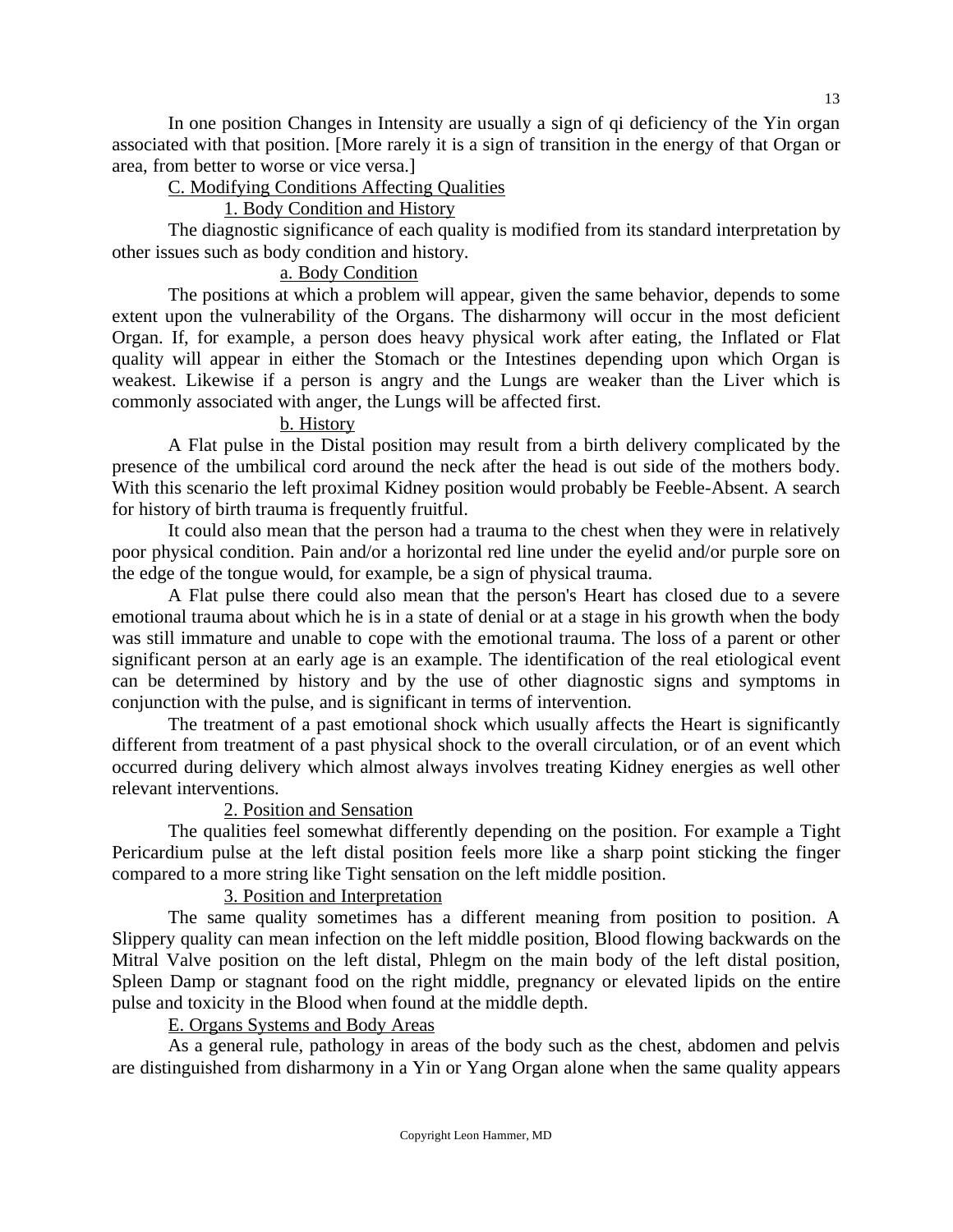bilaterally at the same position or between the distal and middle positions. Both can of course occur simultaneously.

#### F. Origin of Disharmony

 A useful and very general guide to etiology is that the Organ that has a Feeble-Absent quality or where there is greatest chaos [Qi Wild] is where the problem began. And the Organ that has a hard [Taut, Tense, Tight, Wiry] quality is where the problem is presently. The latter has affected and created disharmony in the former as for example when the Liver is attacking the Spleen. In that situation the pulse at the left middle position might have Changing Qualities and/or Intensity while the right middle position could be Tight.

### G. Lung and Special Lung Pulse

 When evaluating the right distal position [the Lung] one must always also consider the quality of Special Lung Position. The presence of a Special Lung Position always implies pathology, usually from an early age. If the right distal position [regular Lung pulse] is normal the presence of the Special Lung Pulse is a sign of either constitutional weakness or previous disease which is not completely resolved but insufficient to interfere with function capable of causing current symptoms. If both the Special Lung Position and the right distal position [regular Lung pulse are abnormal] this is a sign of current disease beyond the existence of earlier pathology.

### H. Overlaping Pathology and Qualities

 The various successions in the process of disease as from Qi stagnation to the various stages of Qi and Blood deficiency and from Qi stagnation to progressive Yin deficiency can and more often do accompany each other. Changes in all of our principal pulse categories based on sensation, Rhythm, Rate, Volume, Depth, Size, Width, Length and Shape, take place simultaneously, reflecting concurrent ongoing stresses in the real world. It is possible and necessary to delineate each from the other, and to understand their interrelationships.

### I. Consistency

 Qualities which are considered signs of serious pathology are generally to be so interpreted only if they are found consistently. If they are found inconsistently, the meanings can be very different, and are usually less serious.

### J. Restoration

 The qualities mentioned in what follows are only a sample of all the possibilities within the category being discussed.

 All of the qualities are a sign of the attempt of an organism to restitute itself, or of its failure to do so. A Rapid or Pounding pulse can be a reflection of overwork in an attempt to compensate for a body that has gone beyond its energy in one way or another. An Empty pulse is a sign that the compensatory measures are failing.

 The early stages of disease are almost entirely due to some interference with normal function which we call stagnation and which frequently goes unobserved. Taut, Tense, Flat, Inflated, Choppy, Slippery, Floating and Cotton are some of the qualities associated with stagnation. If a constitutional deficiency precedes the stagnation the signs of stagnation will be mitigated by signs especially of Diminished Substance, Diminished Qi Depth, Spreading and Diffuse.

 The middle stages are attempts at recovery and would include the Rapid, Pounding With Force, Blood Heat and Thick, slight Full-Overflowing among others that represent the organism's attempt to eliminate the heat which is a consequence of lingering stagnation.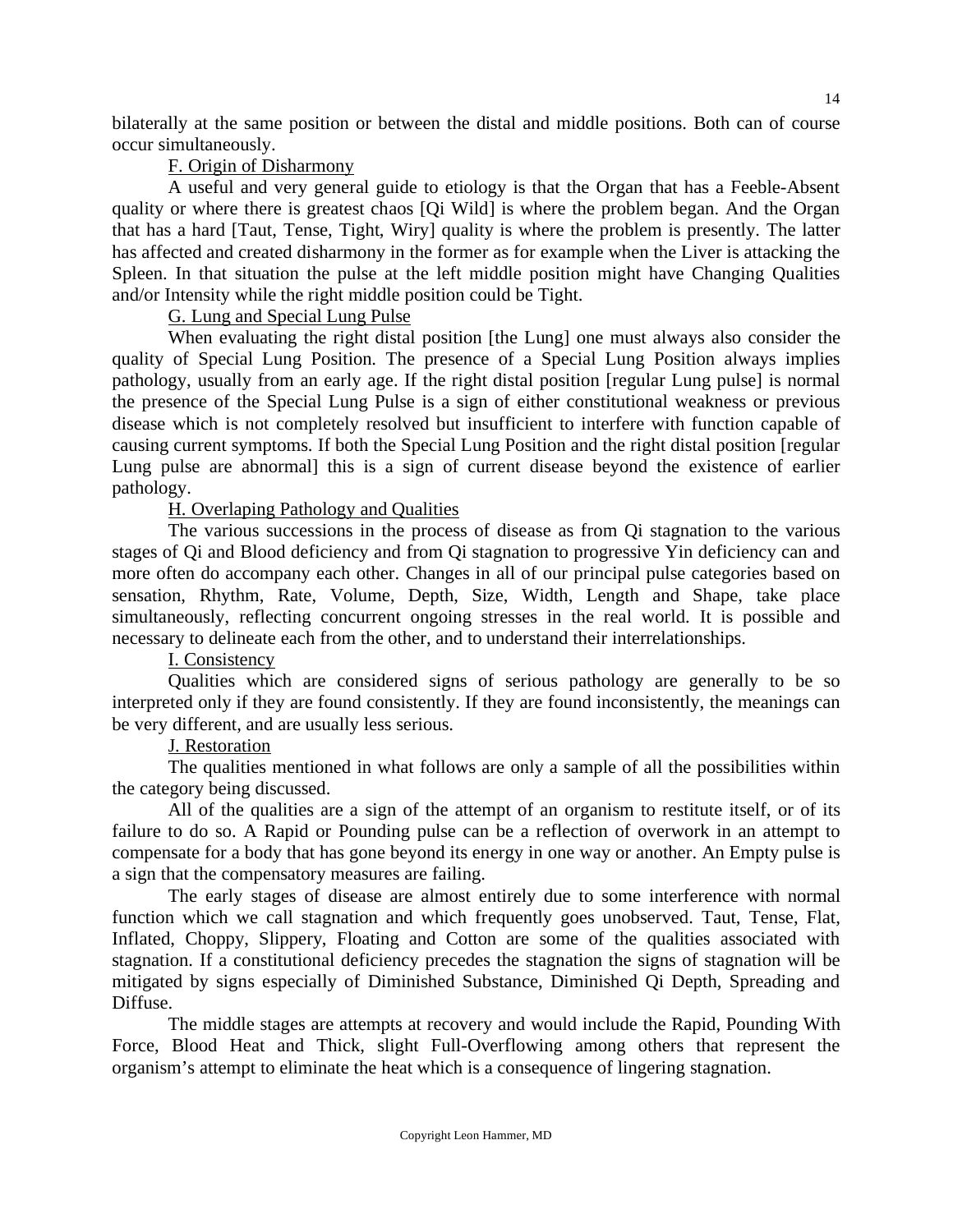Some examples of qualities associated with the later stages of Qi deficiency would be Pounding Without Force, Deep, Feeble, Absent, Empty, Scattered, Yielding Hollow Full-Overflowing, Rough Vibration, Interrupted and Intermittent. The Thin pulse is a sign of significant blood deficiency, and a Tight or Wiry pulse advancing Yin deficiency. Muffled is a more serious sign of great stagnation in the presence of choatic qi and blood.

K. Balance

 $\overline{a}$ 

 Finally we come to the issue of balance. For example whenever one finds a great disparity between the pulse and other sources of diagnostic information one is usually dealing with a more serious situation. Also, it is preferable under ordinary circumstances to have a completely Feeble-Absent pulse than to have one in which each position and each depth has a different quality. A general Feeble-Absent pulse indicates vulnerability. Chaos is disease.

 Chaos is the most serious of all conditions. It is encountered with alterations of Rhythm either on the entire pulse, or in one position where it experienced as Instability, with frequent changes in Amplitude, Intensity and/or Qualities, with widely varying qualities from one position to another, and where Yin and Yang have lost functional contact with each other. [Qi Wild pulses such as Empty, Scattered, Yielding Hollow Full-Overlowing].

.<br>'Ilsa Veith; The Yellow Emperor's Classic of Internal; Ppg. 42

iiJayasuriya, Anton; The Textbook of Acupuncture Science; Chandrakanthi Industrial Press, Dehiwala, Sri Lanka, 1981; Pg. 516 " Pulse diagnosis is a time-consuming and extremely difficult art to master but perhaps it is well worth the effort. Many obscure ailments are due to some kind of imbalance in the body energy which are difficult to detect by the usual methods of Oriental and Western diagnosis and pulse diagnosis may be very helpful in the diagnosis of such obscure disorders." ii<sub>Porkert,</sub> Manfred; The Essentials of Chinese Diagnosis; ACTA Medicine Sineeeenisi Chinese Medicine Publications LTD, Zurich, 1983; Pgs. 224,225 iv Tibetan Medicine: The Science of Healing; Pg.144 v Rabbi Nachman's Stories; Translated by Rabbi Aryeh Kaplan; Breslov Research Institute, New York and Jeruselum, 1983; Pg. 416, 417, 420, 421  $Vi$ The Chinese Pulse Diagnosis; Pg. 34 <sup>Vii</sup>Ibid. Pgs. 151, 152, 195, 215, 216, 221  $\overline{viii}$ Wang Shu He; Wang-Shu He's Classic of the Pulse; 280 C.E. ixzhang Jie Bing; Zhang Zie-Bing's Complete Book; 1624 C.E.  $X_Z$ hang Zhong Zhing; Shang Han Lun; Oriental Healing Arts, Institute, Los angeles, 1981  $X$ <sup>Xi</sup>Nei Ching; 168, 208 <sup>Xii</sup>Li Shi Zhen; Pulse Diagnosis; Paradigm Publications, Brookline, Mass.,1981 <sup>Xiii</sup>Shen; Chinese Medicine  $X<sup>IV</sup>$ North American College of Acupuncture; Chapter 13, Pq.2  $X<sup>V</sup>$  Soule de Morant; "COLON : The distal part corresponds to the anus and rectum, the middle to the transerse colon, the proximal the the ascending coon and caecum. LUNGS: Medial prt of artery: left respiratory passages and pulmonary lobes. Lateral part of artery: right respiratory passages and pulonary lobes. Proximal: upper respiratory lobes, throat, trachea, bronchi. Distal part of artery: basal lobes. Middle: middle section of lungs."